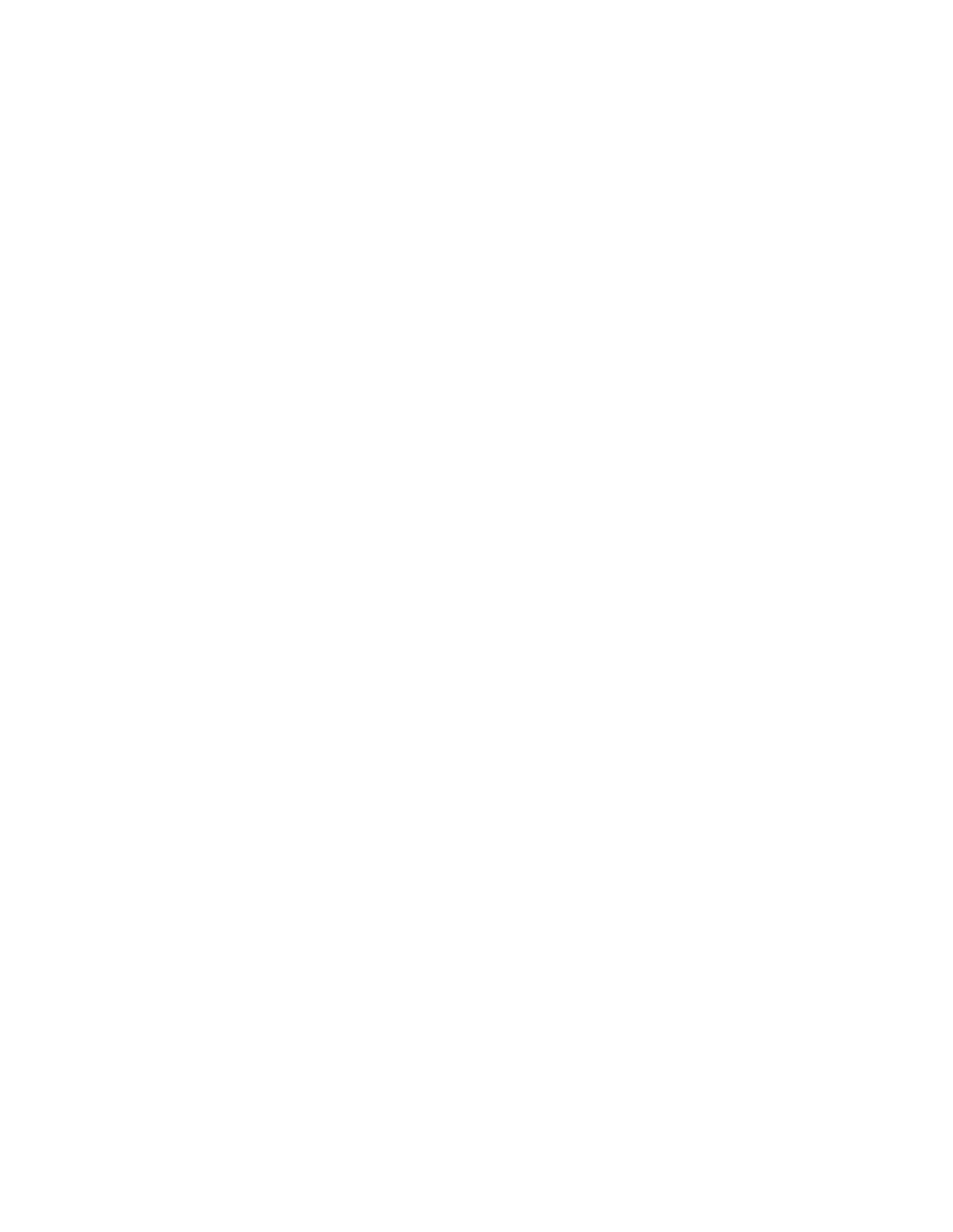#### **Acknowledgements**

This material was produced by Housing Partnership Canada (HPC) and Lisa Oliveira (Housing Services Corporation-HSC), participant of the research working group. HPC gratefully acknowledges the contribution from Judy Lightbound, (HSC) and Karen Hemmingson (BC Housing) for their input in this document.

This document is complementary to the Final Report, Skillsets and Core Competencies to Facilitate Business Transformation in the Non-Profit Community Housing Sector. It is intended to highlight some of the study's implications for practice and identify ways to support the sector in business transformation.

The Final Report, Research Bulletin and the previous research project on Business Transformation can be found on the HPC website:<http://www.housingpartnership.ca/>

#### **Disclaimer:**

*The opinions in this document draw on the results of the research study and do not necessarily reflect the views of the consultants (Malatest & Associates Ltd.) that undertook the research work. No responsibility is accepted by HPC, or its members for the omission of any statement, opinions or information in the document.*



#### **About Housing Partnership Canada (HPC)**

Housing Partnership Canada (HPC) is a collaboration of Canada's housing leaders. HPC operates as a peer based network and an opportunity for senior housing practitioners of influential organizations, which have a demonstrated commitment to innovation, to share business ideas.

HPC provides a catalyst for a dynamic exchange of information and experiences among its members, and fosters deeper collaboration and exploration on business practices and approaches with regard to the development, operation and sustainability of social housing in Canada.

Housing Partnership Canada is a member of the International Housing Partnership, a peer network of non-profit Housing Providers from Canada, Australia, the UK and USA with the aim of providing safe, secure and affordable homes.

For more information, contact Housing Partnership Canada (HPC):

**E-mail: [info@housingpartnership.ca](mailto:info@housingpartnership.ca) Website: [www.housingpartnership.ca](http://www.housingpartnership.ca)**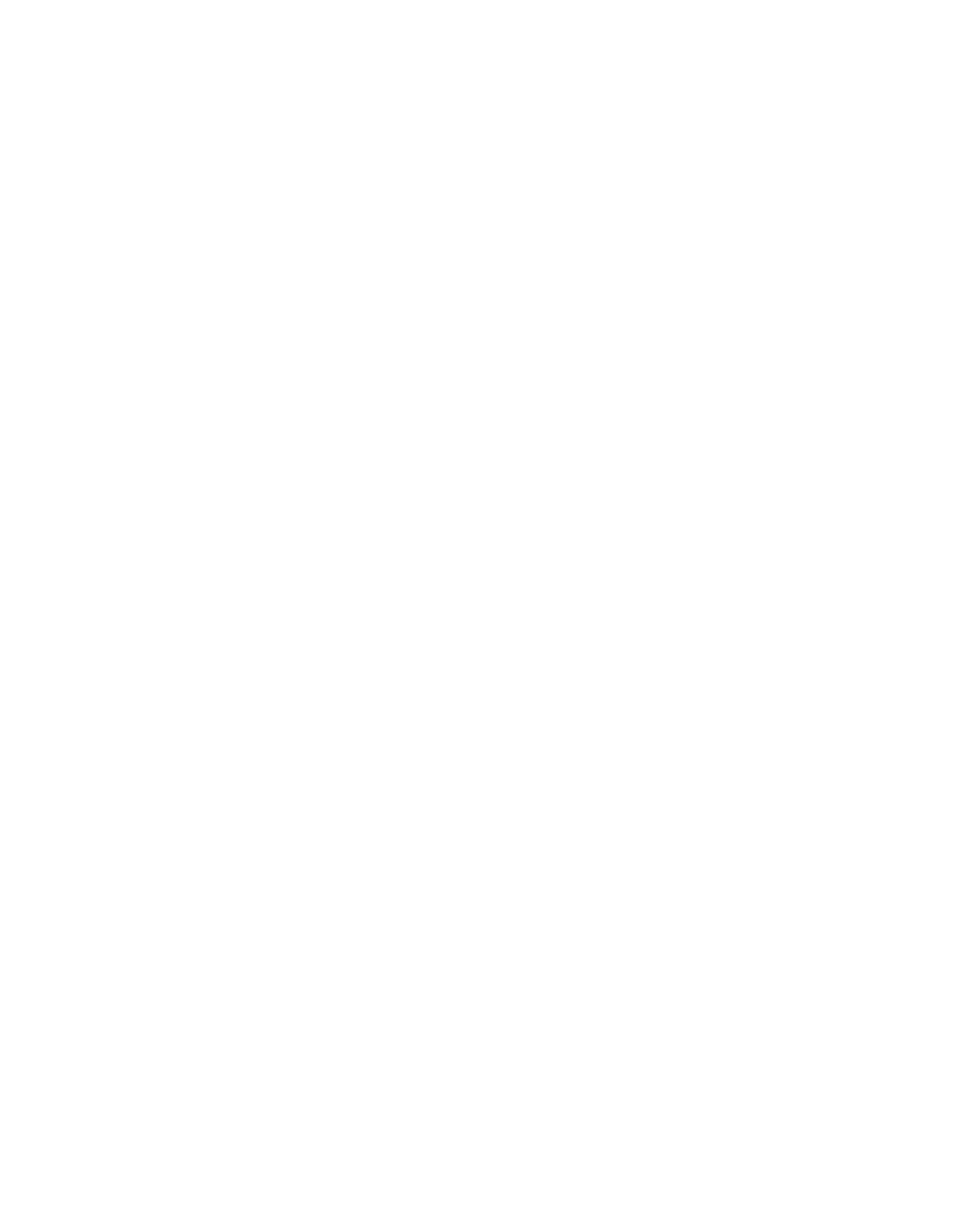## **INTRODUCTION**

Housing Partnership Canada (HPC) commissioned the study, *Skillsets and Core Competencies to Facilitate Business Transformation in the Non-Profit Community Housing Sector*. The objective of this work by HPC is to examine business sustainability to support the non-profit community housing sector as it evolves and undergoes transition in a changing operating and regulatory environment. The intention of this study is to inform the non-profit rental housing sector about the ways through which the sector is renewing, diversifying and refocusing; and to demonstrate strategic activities and practical approaches that can be undertaken by housing organizations to meet the needs of managing and developing housing in these transformative times.

The study focused on three key areas: *skill sets and competencies*, *governance and internal organizational capacities for sustainable operations and housing development*; and *organizations' resilience and appetite for risks*. The study highlighted the following:

- Purposeful strategic planning and positioning that is required for ensuring business resilience
- New forms of knowledge, skills and behaviour required by housing professionals/practitioners to enable housing organizations to thrive in the emerging housing sector
- Organizational competencies and skill sets including risk management skills needed by board members, leadership and staff to meet the new demands of housing organizations and support new business activities
- Organizational adaptations to governance and executive capacity- governance structure(s), board and leadership composition for facilitating transformation in business
- Organizational structural changes that enable housing organizations to grow and diversify
- Capacity resources required to establish internal development functions and expertise (e.g., providing specific services, redevelopment negotiations, the art of the real estate deal and partnerships)

The Final Report is available publicly and provides details about the study and its findings.

Informed by the research information and study findings, HPC wishes to harness the current appetite of the federal, provincial / territorial and local governments and sector-based organizations to support transformational change for the sector. HPC has prepared a companion document to the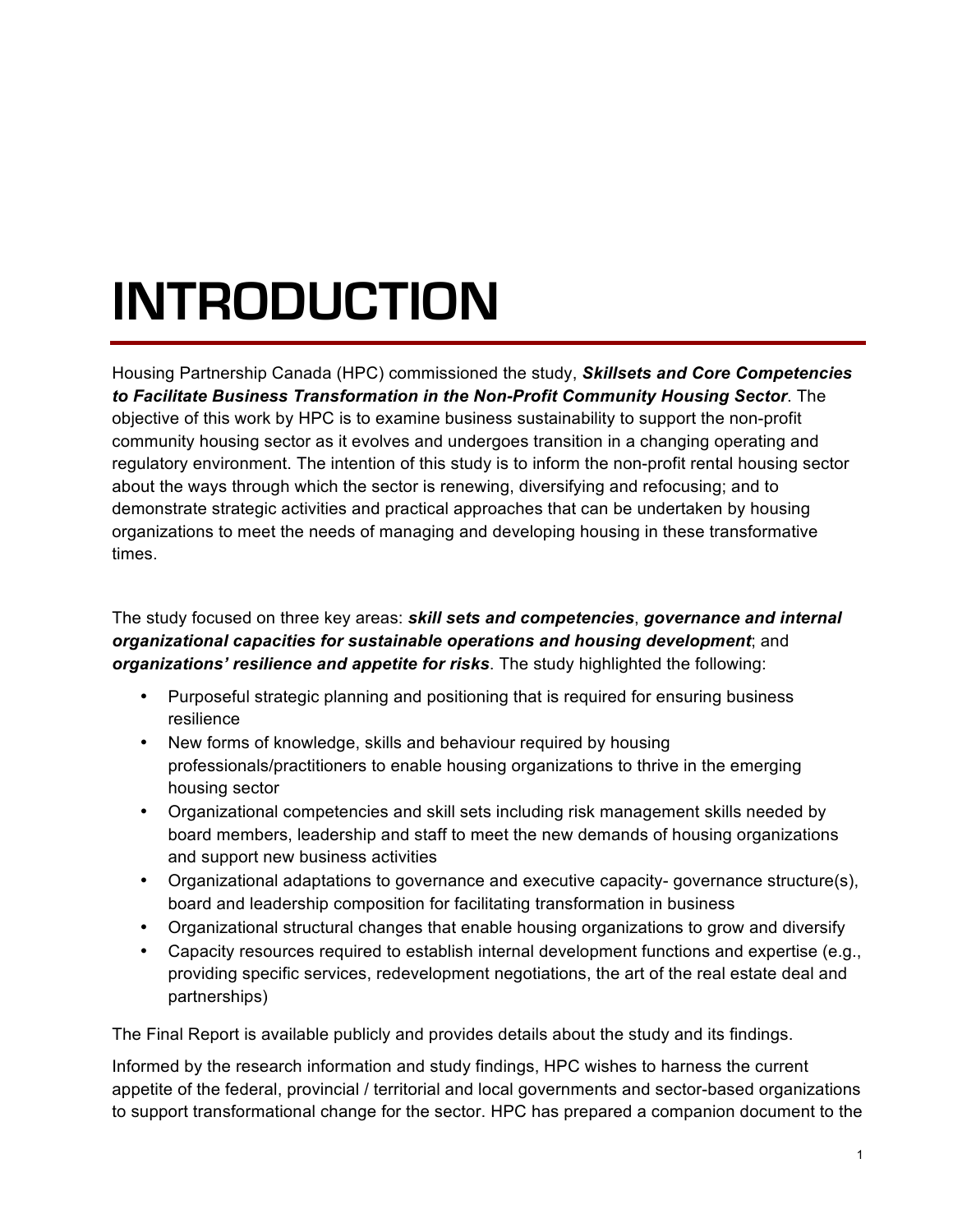Final report to highlight some of the study's implications for practice and identify possible ways to support the sector in business transformation. In addition, it outlines Housing Partnership Canada's role and activities for supporting the sector in this area. Broadly, this study has implications for government, sector-based organizations and associations and the non-profit community housing sector.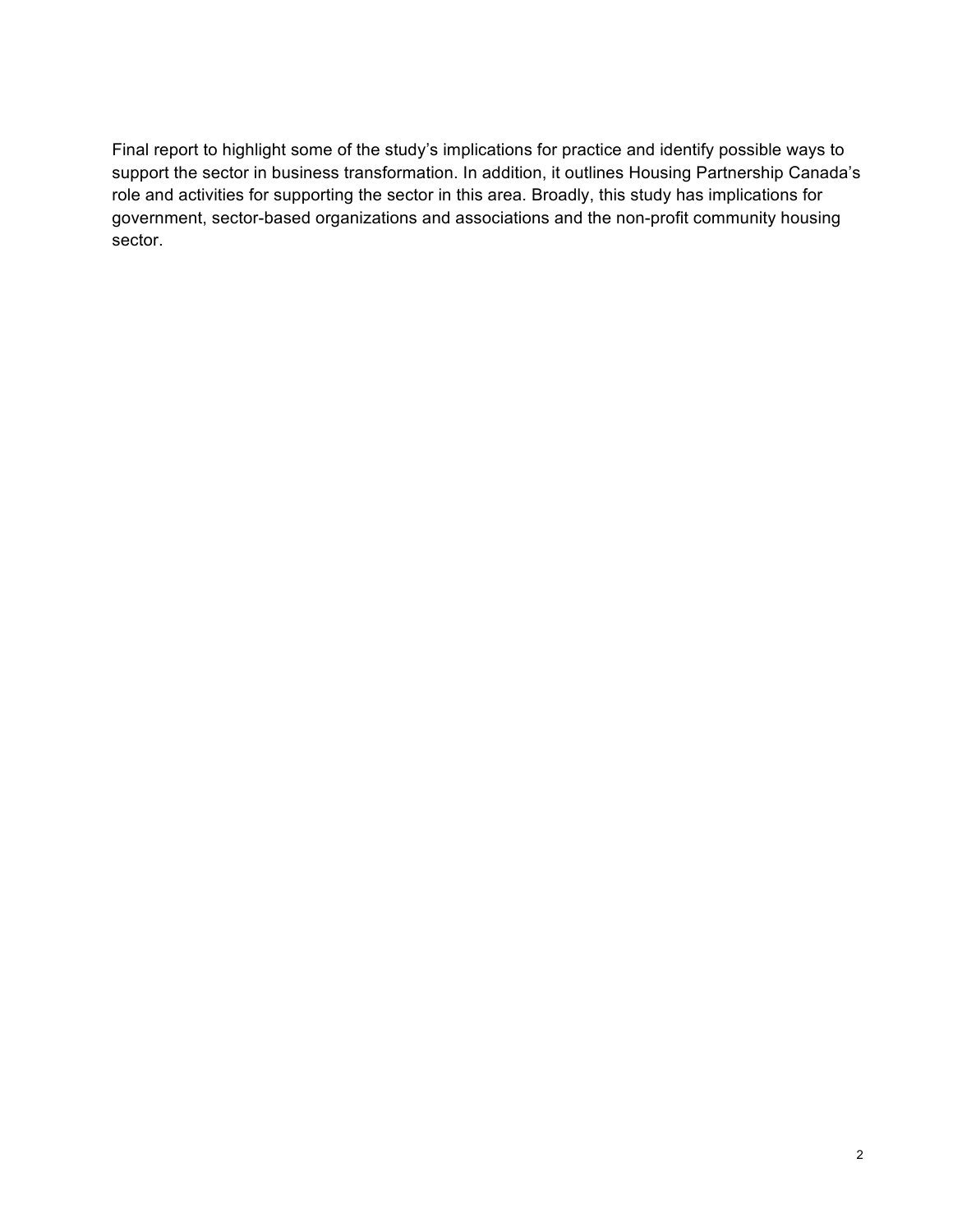### **IMPLICATIONS FOR PRACTICE**

Canada's non-profit community housing sector is a vibrant and compassionate sector, with a long history of developing and managing social and affordable housing. Looking forward, the vision for the future of the sector as a continued vibrant and sustainable sector can be achieved and supported in various ways, each of which calls for different roles for government and sector players and will require different sector abilities and a variety of capacity-building actions.

This section addresses the implications for practice that is recommended to support the sectors business transformation pathway and public policy goals.

#### **Continuous Improvement in Regulation**

Regulation has to be responsive and appropriate to changes ongoing in the nonprofit community housing sector. The Canadian housing policy environment over the last 20 years has created a paradox for the non-profit community housing sector and its organizational capacity-building. Characterised by ad hoc, limited and stopstart nature of public funding for the sector and fluctuating policy settings, growth opportunities have stalled or are slow, which to some extent has led to a loss of organizational capacity within some housing organizations. These impacts are more likely to be felt by smaller scale housing provider organizations that may not always have the resources to retain or invest in specialist skills sets or diversify business activities.

The study underscores that a long-term certainty of government policy setting is essential to enable housing organizations to sustain their business models and facilitate business transformation in the sector. This can be achieved by improving policy certainty and policy capacity around strategic issues facing the sector. This would enable housing organizations to determine direction and make changes as needed to their strategic positioning, for the purposes of internal strategic planning, as well as assess their business capabilities (e.g., capacities for growth and diversification). The National Housing Strategy sends a promising sign to the sector with respect to national policy setting.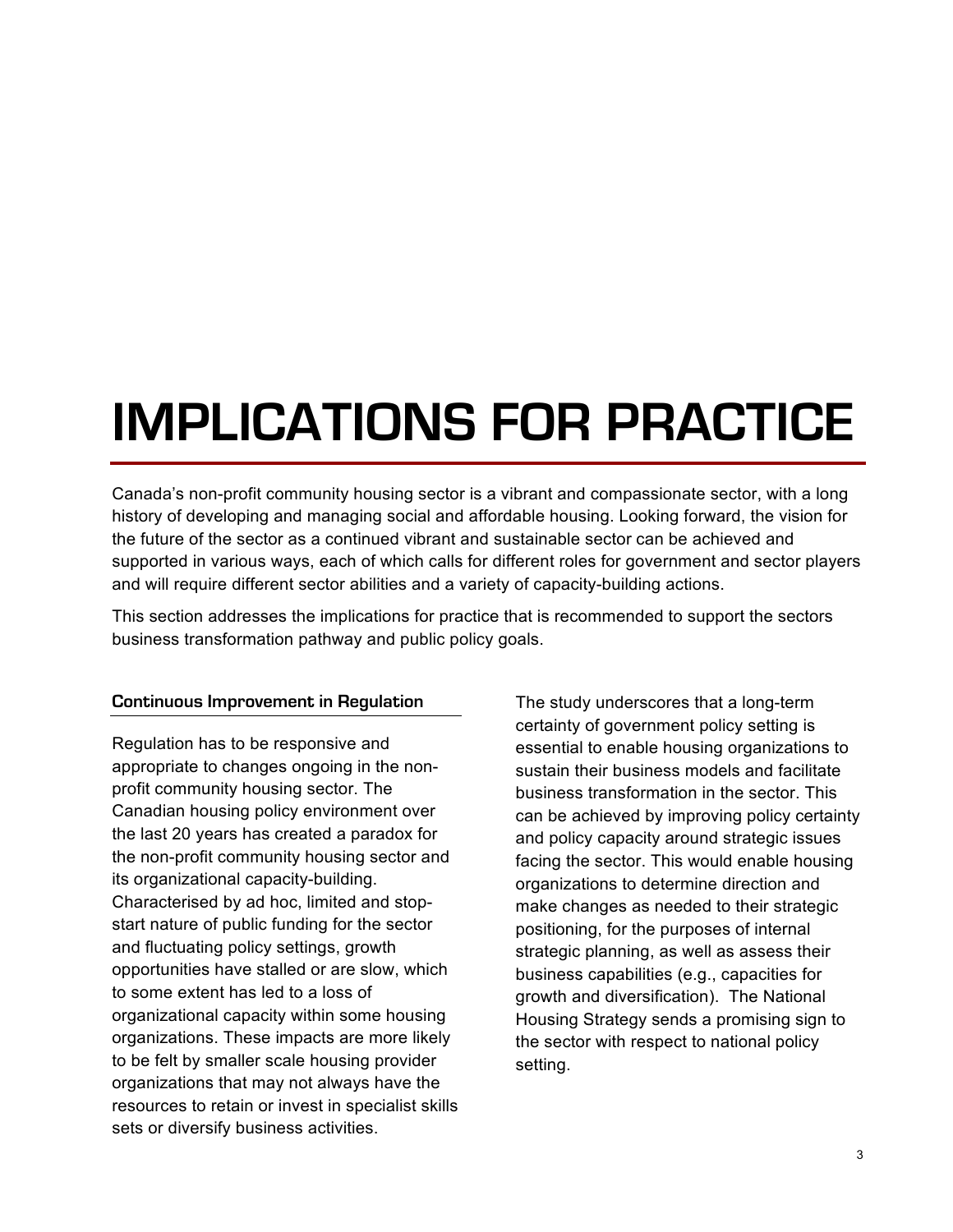The study also highlighted that some housing organizations are able to adapt to changing opportunities, while others have invested (self-directed) in their own organizational capacity- particularly in their boards, managers, staff development and business system. Within the context of policy setting, government however; must recognize the dynamics of the non-profit housing sector and ensure that organizations also have sufficient autonomy to manage their own affairs, demonstrate their capabilities and pursue innovation while being accountable to government and to the communities they serve.

#### **Capacity-Resourcing Framework for the Community Housing Sector**

The Federal government should work with its Provincial / Territorial counterparts, sectorbased organizations and the community housing sector to develop a shared strategic resource-capacity framework with the objectives of strengthening organizational, institutional and sector development. The framework must include capacity building opportunities to support non-profit, cooperative and municipal housing providers, as well as housing funders and administrators. Part of this work is to recognize the sectors strengths and assess the unused capacity of the sector. The focus must be to provide capacity building resources and tools (training, education, support, and advice to enhance the technical and administrative capabilities of non-profit organizations and its administrators) to increase the effectiveness of community housing organizations.

The National Housing Strategy states "the community housing sector must be

prioritized, protected and grown". In this vein, the study is especially timely and important, and responds to the Canadian government's strategy to maintain a resilient community housing sector. The evidence and findings from this study can inform and demonstrate to decision-makers the policy changes and resource investing required to support the non-profit community housing sector. If the Canadian government wants to use this sector to pursue housing policy objectives, such as increasing the supply of affordable housing, accelerating the renewal of asset, promoting socially inclusive forms of housing assistance and rebuilding pathways to support and engage tenants; a capacityresourcing framework to guide business transformation and development of the sector is desirable.

Priority areas for attention articulated through this study are governance, risk management and strategic planning, asset management and regeneration of portfolios, finance and regulation. In order to leverage limited resources more effectively and increase the capacity of housing organizations to stabilize and grow their portfolios, this study identified specific types of core skills and expertise that can be facilitated through a resource-capacity framework, namely:

- Pre-development and development assistance
- Conducting portfolio analysis
- In-depth review of operating procedures
- Development of viable models of mergers and acquisitions
- Risk management systems
- Financial systems
- Assessing new models for business diversification and scaling operations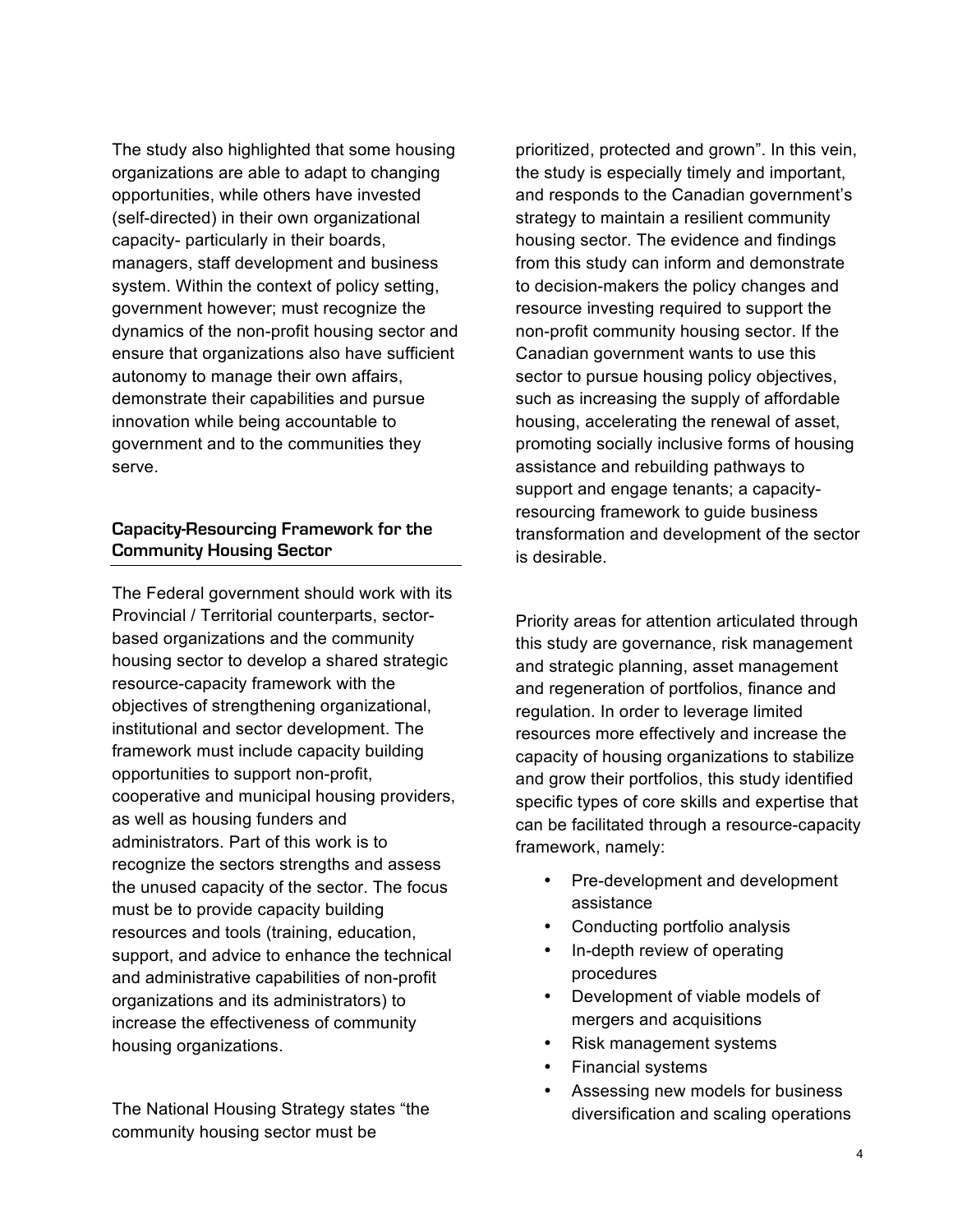• Board governance and leadership

Support in the area of the specific skills stated above along with continuing knowledge transfer of industry best practices, can help to steer continuous improvements in the governance capabilities of the sector; deepen knowledge within the sector, promote the sharing of that knowledge; strengthen the identity of the sector and promote wider understanding of the non-profit community housing sector's role and abilities.

#### **Capacity- building for Indigenous housing organizations**

Indigenous housing providers have an important and culturally unique role in housing Indigenous populations and supporting their diverse needs. They represent a distinctive and essential part of the non-profit community housing sector. Housing leaders of indigenous organizations participating in the study were optimistic about the recent policy attention by governments; but they did assert concerns about the historic underinvestment in provider capacity-building which has contributed to organizational governance, workforce and business systems being less developed than for mainstream housing providers/ organizations. For many of the smaller indigenous housing organizations, their future is highly uncertain. Special attention must be given to the growth and resource allocation for these organizations to strengthen their organizational capacity and to enable them to be well-performing, business resilient, to develop their scale and capacity to be entrepreneurial, expand their business models and to secure a viable future.

#### **Establish Sector Profile- Core Data Set**

An overhaul of the community housing sector data is needed and the development of a sector profile- core data set is required. Current housing data collection in Canada is not aligned meaningfully with the changing roles and responsibilities of the non-profit community housing sector. The absence of a community housing sector profile data set is a huge knowledge gap for the sector, and the lack of publicly available data and information on the sector's profile is inadequate for policy development. Key gaps include data on subsidy levels, unit costs of provision, financial performance, asset value and asset condition, business structures and models, development activity.

The Business Transformation II study is the second attempt by HPC to collect and bring together evidence and profile organizational and sectoral change for the non-profit community housing sector. While the scale of both HPC research projects (Business Transformation I and II) has been moderate in nature; the recent study's research process has demonstrated that a lack of a core data set for Canada limits providing an accurate picture of the sector, or the ability to articulate and capture changing trends, innovations and activities in community housing. As the delivery of community housing is further diversified, it will be even more important to ensure that appropriate data is collected to capture the main activities of housing providers and to capture government investment and assets.

The Canadian government has indicated interest in new and better housing information, including developing tools to address data gaps and build capacity for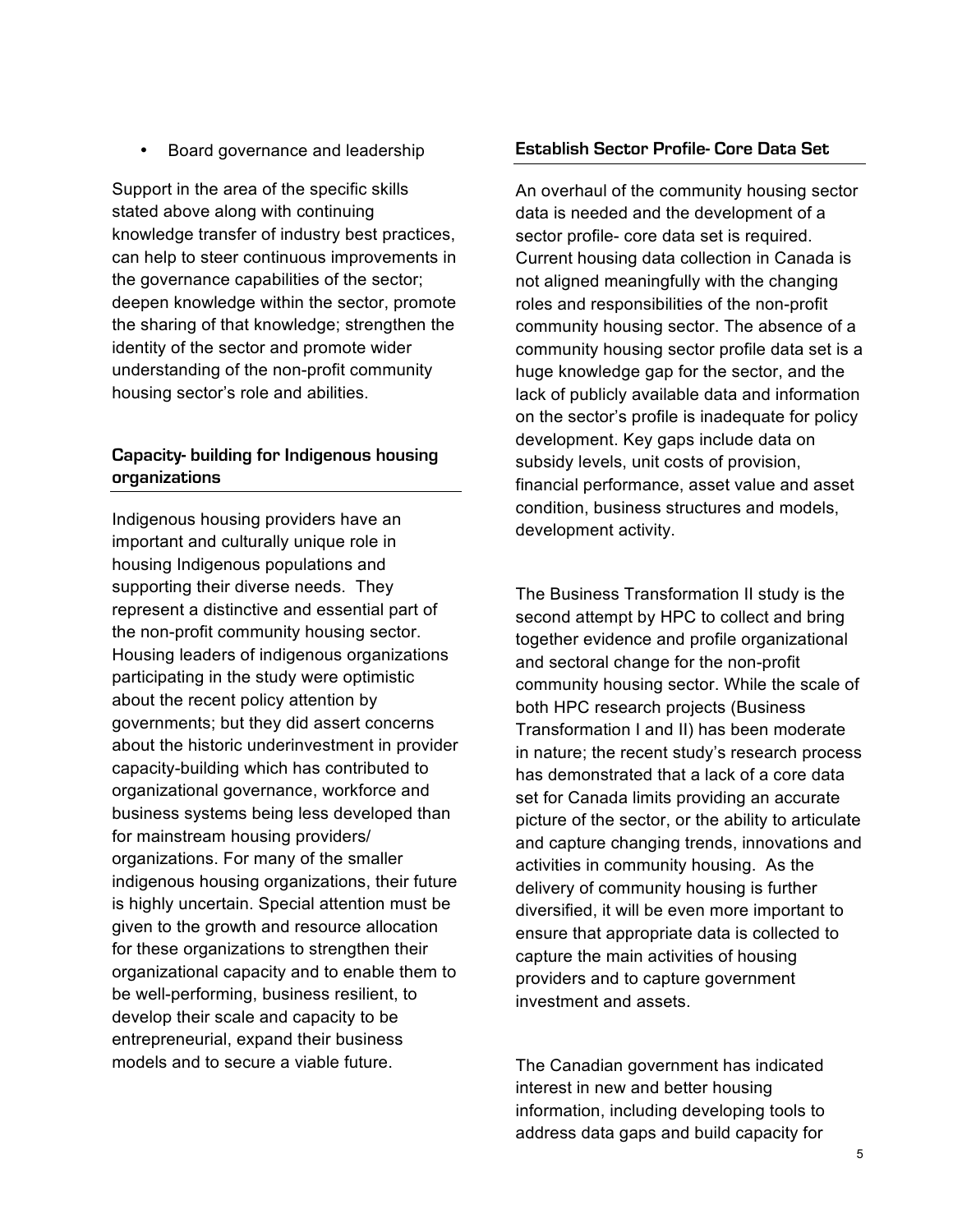housing research. This is the opportunity to embark on an exercise for collecting, recording and information sharing, and establishing a platform to support the development of a sector-core data set. If done periodically, it would improve the diagnosis of capacity needs and assist government and sector decision-making on resource allocation for capacity-building. The data can also be input into research activities, support engagement with the broader spectrum of the non-profit community housing sector, and used to demonstrate the outcomes being achieved by the non-profit community housing sector. Government and the community housing sector can be jointly responsible developing the criteria for establishing a core profile data set. Optimising publicly available information about the sector (e.g., publishing more collected data) will further raise the industry's profile.

#### **Professional Skills need Continuous Improvement**

The study demonstrated that housing organizations are committed to organizational development, and are addressing capacity issues in several areas namely, human resources, information technology, governance, development activity and collaborations through partnerships. In their efforts to be entrepreneurial and self-directed, some providers have also embarked on new business ventures for which they have installed in-house capacity. Notwithstanding this, the findings also highlighted that professional development requirements need to be enhanced and that employee development within the community housing sector needs more attention. Identified through the study is that sector-specific

competencies for leadership, governance and the workforce have changed over time; given the adjustments that housing organizations are considering and making to their management and business approaches. However, the extent and pace of addressing organizational capabilities varied and were dependent on the tools, resources and investment in learning, training and education that a housing organization is able to accommodate.

The professional skills base of the sector has traditionally been in tenancy and property management, community development and back office functions. Over the past decade, tenant demographics have shifted, housing need has shifted, and this has changed the skills required. Several study participants drew attention to the fact that for many organizations and in particular smaller scale community housing providers, there is a mismatch of the skills and competencies to address organisational needs of the future. Suggestions were made for a revitalization and enhancement of workforce/professional development and training standards to align with the business direction of the sector. The study identified several capacities that housing providers are developing skills and expertise in their efforts to transform their business, such as business planning, contract management, asset renewal and development, market management strategies, tendering and procurement, project management, resource management, budgeting, and cost-control and risk management.

The sector currently has a web of supporting institutions and frameworks to facilitate the sector's expertise. There is also plenty of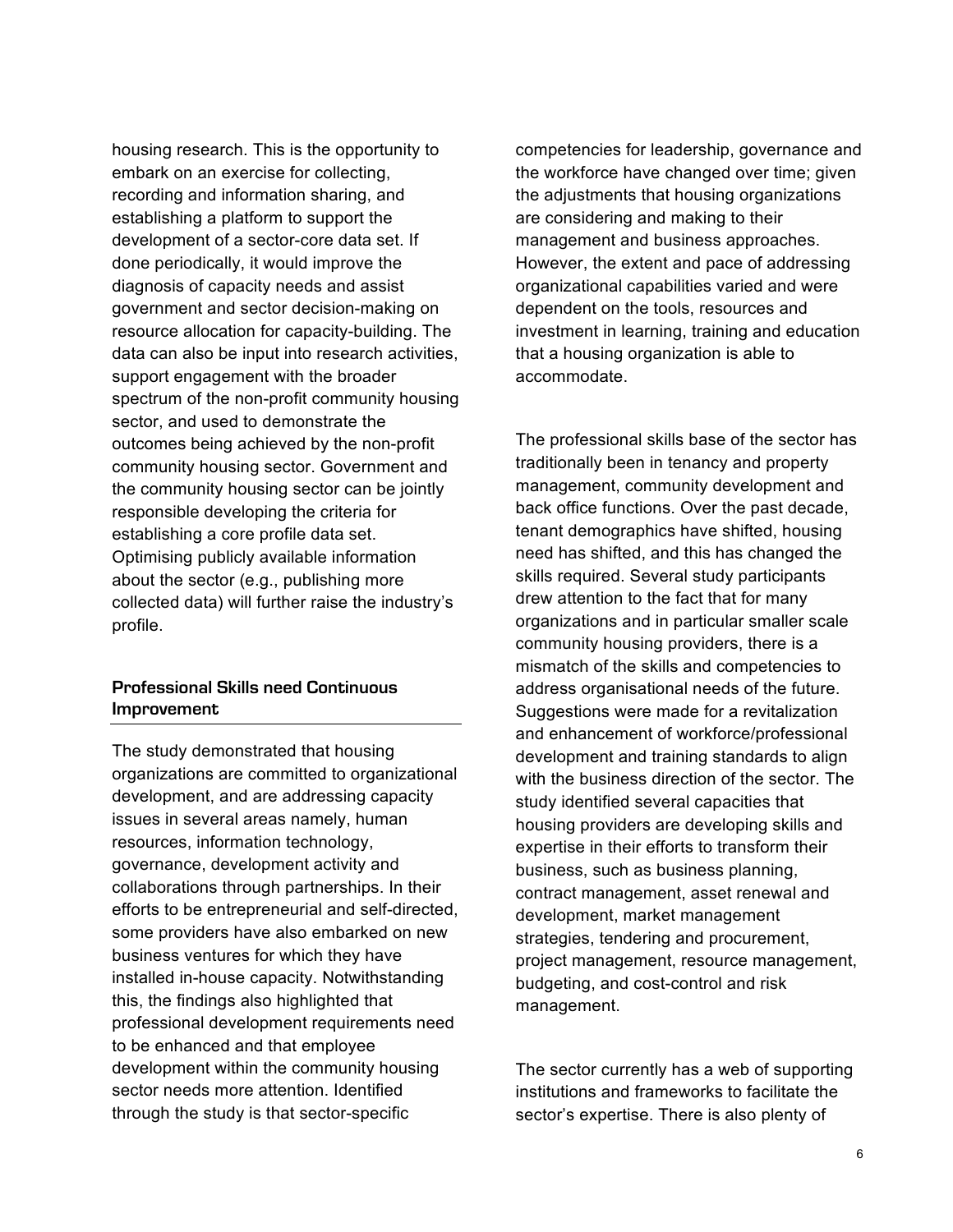generic training but training on specific core competencies and skills is more difficult to access. Sector specific training resources are needed to maintain traditional skills in tenancy management and community development, and to enhance emerging skills in property management. The information from the study serves to inform the type of resources, training and learning curriculum that is being needed by the sector to support the community housing sector as it evolves and housing organizations are future proofing their businesses.

As the sector workforce demographic grows and changes composition; the areas for specific competencies highlighted through the study that will need attention are as follows:

- Real estate development
- Asset-management planning
- Development finance and financial planning
- Complex tenancy management
- Culturally-adapted housing services
- Project management
- Leadership and Governance

Aspects of leadership were a component addressed through the study. Rapid change in the sector has created a challenge for some organizational leaders where existing strategies, values and behaviours are no longer supporting future directions of an organization. The study identified the types of changes that leaders are spearheading for their organizations and the expectations they have of themselves as leaders and for their leadership teams. As a participant stated, "What is the right stuff for leaders in social housing?" The general notion from the senior leaders interviewed is that for the leadership to be effective, they need to recognize strategic opportunities and be risk tolerant,

and be prepared to adopt different behaviours while staying true to their core values, foster openness, innovation and culture change. A key emphasis on leadership that safeguards the sector ethos and core social values and embed in future leaders a balance of entrepreneurial, business-minded skills and dedication to social and affordable housing and community development.

#### **Sector-Led Improvement**

Sector organizations and associations have a pivotal role to play in exploring, describing and supporting learning and skills development for the non-profit community housing sector of the future. They can offer an arena for supporting wider skills development, and developing creative partnership opportunities for coaching and mentoring.

The study underscored that providers of the community housing sector require a variety of specific skills which relate to developing and managing housing. The sector however lacks comprehensive data and information as a resource-base that captures the specific skills of the sector, types of investments made in this area, and the tools utilized and activities undertaken internally by housing organization to address organizational gaps. If this information gap can be bridged it would serve to inform the continuous improvement of professional skills, and for supporting standards and accreditation upkeep.

It would be beneficial for sector organizations through a collaborative-led initiative to establish a mechanism for collecting sector information, specific to skills and core competencies, such as a Canadian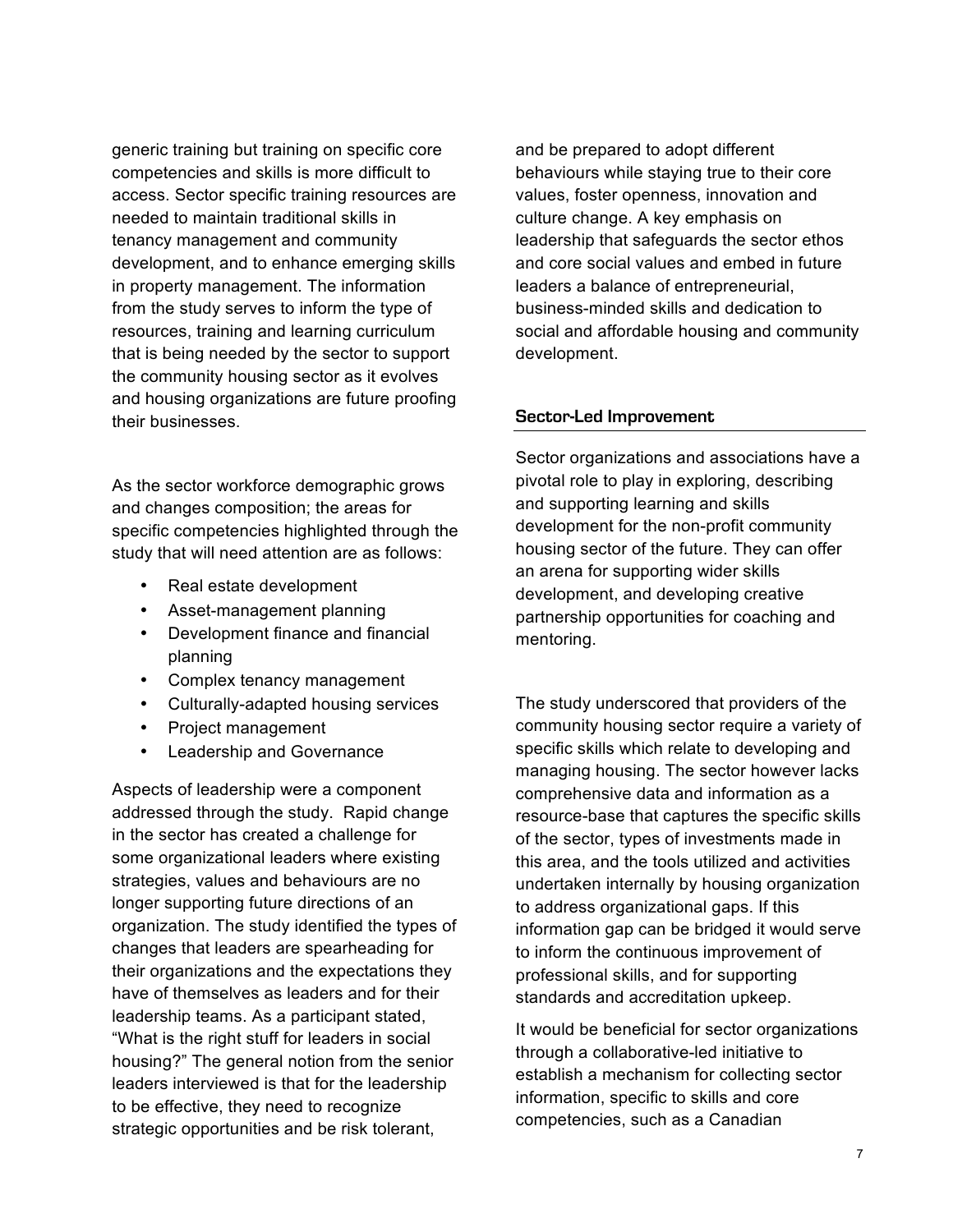community housing workforce survey and/or a Canada wide community housing survey on leadership and organizational development. If developed with common standards and across the Provinces and Territories and coordinated to be consistently gathered and shared publicly, it would inform the sector and housing organizations with respect to the direction of human resource capabilities, and assist in the understanding as to the type of resources and capacity investment needed. As a sector -led improvement initiative, it would enable sector associations and organizations to:

- Develop appropriate training and learning initiatives
- Establish partnerships to support wider skills development
- Create opportunities for experiential learning to support housing organizations to learn from each other and acquire new skills
- Identify the variety of opportunities to diversify business models, and move organizations along the path of change
- Dedicate capacity development for coaching and mentoring for executive, boards, managers and frontline staff

The information gathered could strengthen the sector 's profile, and promote the sector in a manner that is attractive for housing practitioners to continue to pursue a career path in the non -profit community housing.

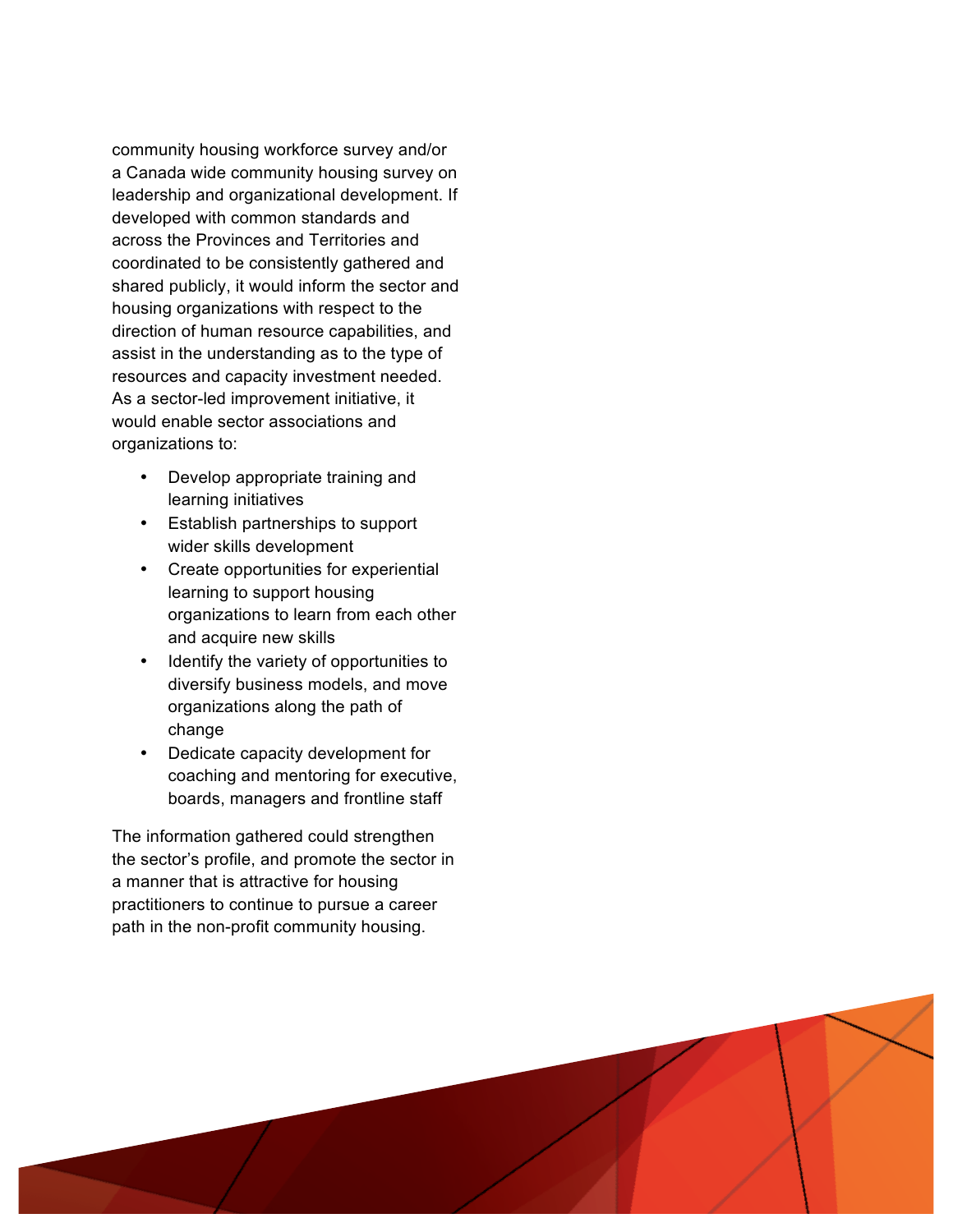### **HOUSING PARTNERSHIP CANADA - OUR ROLE**

Housing Partnership Canada (HPC) plays a unique role in the national housing sector. Our mandate is to promote opportunities for collaboration and building on business practices and approaches to encourage the capacity development of all housing providers.

As part of these efforts, HPC undertakes activities and produces research that explore issues faced broadly by housing providers across Canada and which promote shared learning. Through this work, HPC is able to advance deeper collaboration in Canada's community housing sector and share experience, expertise and good practice to support business transformation. HPC has also made investments both financial and human capital in initiatives to support the sector in the following broad areas: promoting business transformation, sponsoring alternative financing options, investing in talent and peer to peer knowledge mobilization.

HPC has a role to play in using its resources and membership to support innovation and promote new ways of thinking about the future of housing. Details of HPC activities in these areas are outlined in this section.

#### **Promoting Business Transformation**

The Business Transformation II study is one several activities undertaken by HPC in the area of business transformation. In 2015, HPC commissioned a Canada-wide study which documented the key attributes of organizations undergoing sector transformation. The Final Report "Business *Transformation; Promising Practices for Social & Affordable Housing in Canada"* 

identified the range of new and nontraditional activities that housing providers have undertaken in order to support their longer-term sustainability and viability. Key findings from this study suggest that while many housing providers are initiating business transformation strategies, there is a significant role to be played by the various levels of government to support these strategies. Supporting the growth of the social and affordable housing sector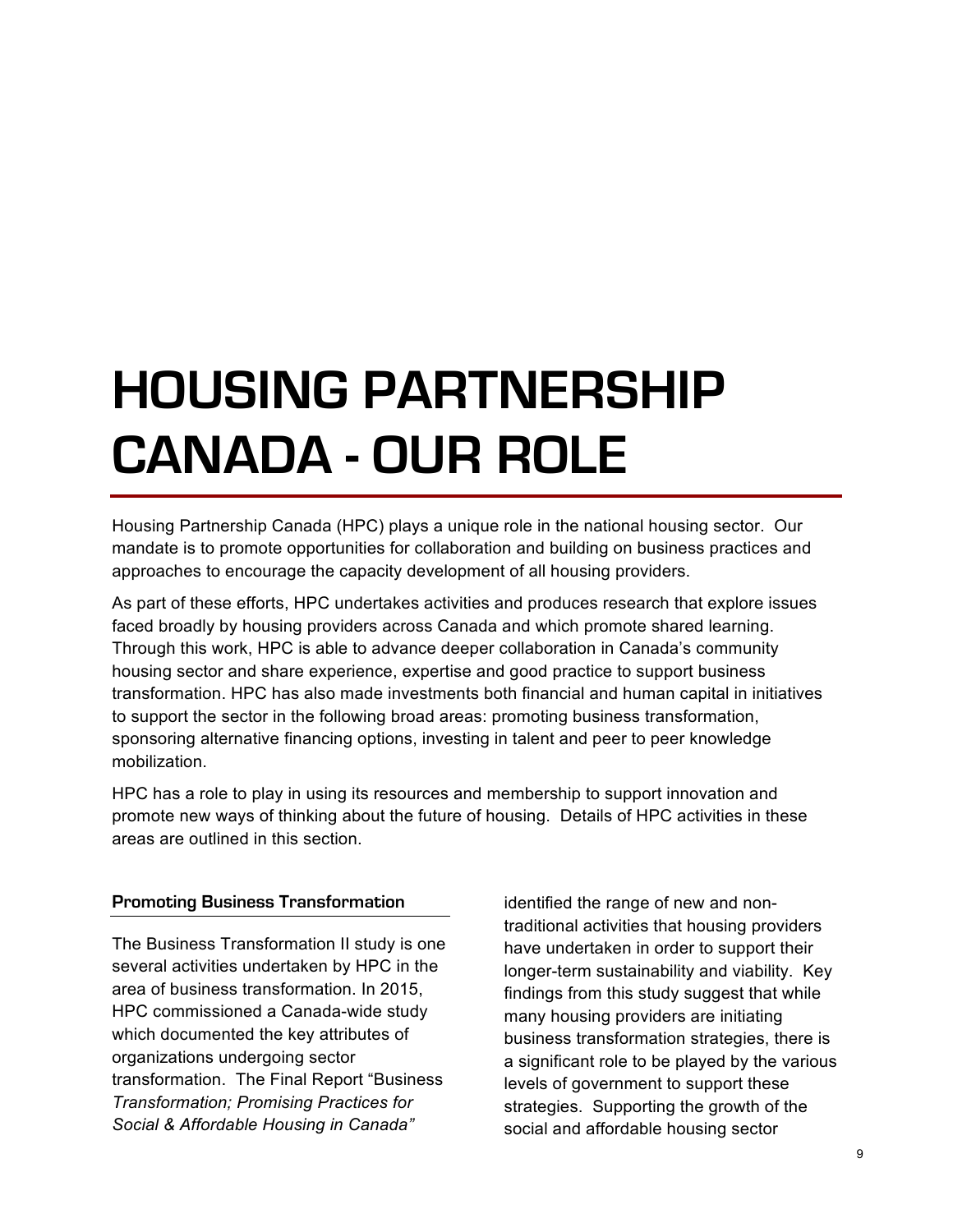through access to land, rezoning, expedited approvals are essential, as are removing barriers such as restriction on accessing land equity and laying on regulations that hinder business approaches.

Finally the Report noted the need for capacity development in order for business transformation to take place. It is from that launching point that the current study "Skillsets and Core Competencies to Facilitate Business Transformation in the Non-Profit Community Housing sector" was pursued.

#### **Community Housing Sector- Toolkit of Resources**

Leveraging the information garnered from the current study, HPC is considering developing a toolkit of resources to act as a companion to the Final Report. The toolkit resources would be practical documents: presentations, templates, case studies and briefings that could be used by organizations that wish to initiate any of the transformation or change opportunities which were identified in the study, such as a new IT system, board renewal, new staff roles/job descriptions, etc.

#### **Investing in Talent**

HPC recognizes the value of the growth of housing professionals and the expertise required to support a sector that is undergoing transformation. Two specific initiatives that HPC has enabled are geared towards coaching and mentorship and connecting housing leaders with housing organizations for action learning.

*Housing Professionals Mentorship Program*

The outcomes of the Business Transformation I and II study enabled HPC to partner with the Canadian Housing Renewal Association and the Chartered Institute of Housing Canada to establish a Housing Professionals Mentorship Program. The program is designed to provide comprehensive learning, leadership development and mentorship. It connects experienced housing professionals with those entering the housing profession and with housing practitioners seeks to enhance their leadership competencies.

#### *Thinker in Residence Program*

HPC sees the importance of supporting practice networks. As part of the opportunities to leverage collective ideas and capabilities, HPC has created a Thinker in Residence Program for housing leaders and senior staff of organizations. The program offers participants one, two or three day an "in-residence" learning exchange between a host organization (an HPC member organization] to share experiences and solutions to key strategic components that impact the operations and management. The objective of this peer-topeer action learning is support housing professionals to expand their knowledge and professional experience.

#### **Peer to Peer Knowledge Mobilization**

HPC is a conduit for knowledge transfer and relationship building nationally. Emphasis is placed on the dissemination of research outputs to the sector through peer-to-peer opportunities - conferences, forums, and webinars. Members of HPC also play an active role in sharing the research findings and best practices, and to encourage the dialogue in the sector on key drivers of business transformation. This also provides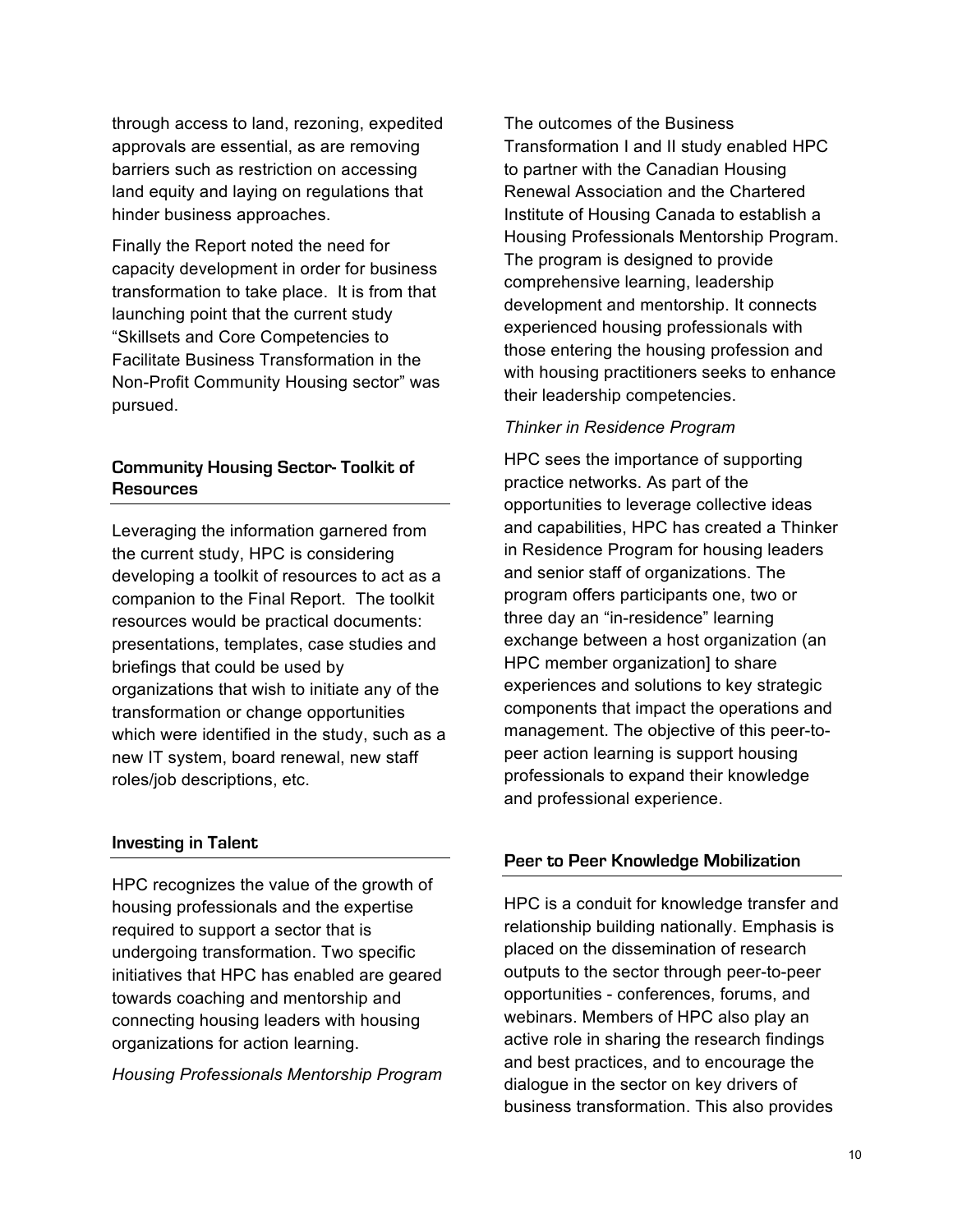for a deeper engagement between HPC and the wider sector to foster mentoring and developing alliances.

In mobilizing the research outputs from the current study, to date, HPC has participated in the following knowledge transfer activities:

- Canadian Housing Renewal Association 2018
- International Housing Partnership 2018
- Ontario Non-Profit Housing Association 2017 Conference
- British Columbia Non-Profit Housing Association 2017 Conference
- Calgary's National Housing Day Conference – Opening Doors 2017

HPC is also a member of the International Housing Partnership , a collaborative of more than 175 high -capacity housing non profits from Australia, Canada, the United Kingdom, and the United States, responsible for housing over 2.5 million people.

The purpose of the partnership is to facilitate the dynamic exchange of information and experience among its members, and to foster deeper collaboration and exploration on business practices and the creation of social enterprises. HPC will use its relationship with this broader partnership to not only share the findings from Canada but to identify additional elements of business transformation which may be taking place beyond Canada.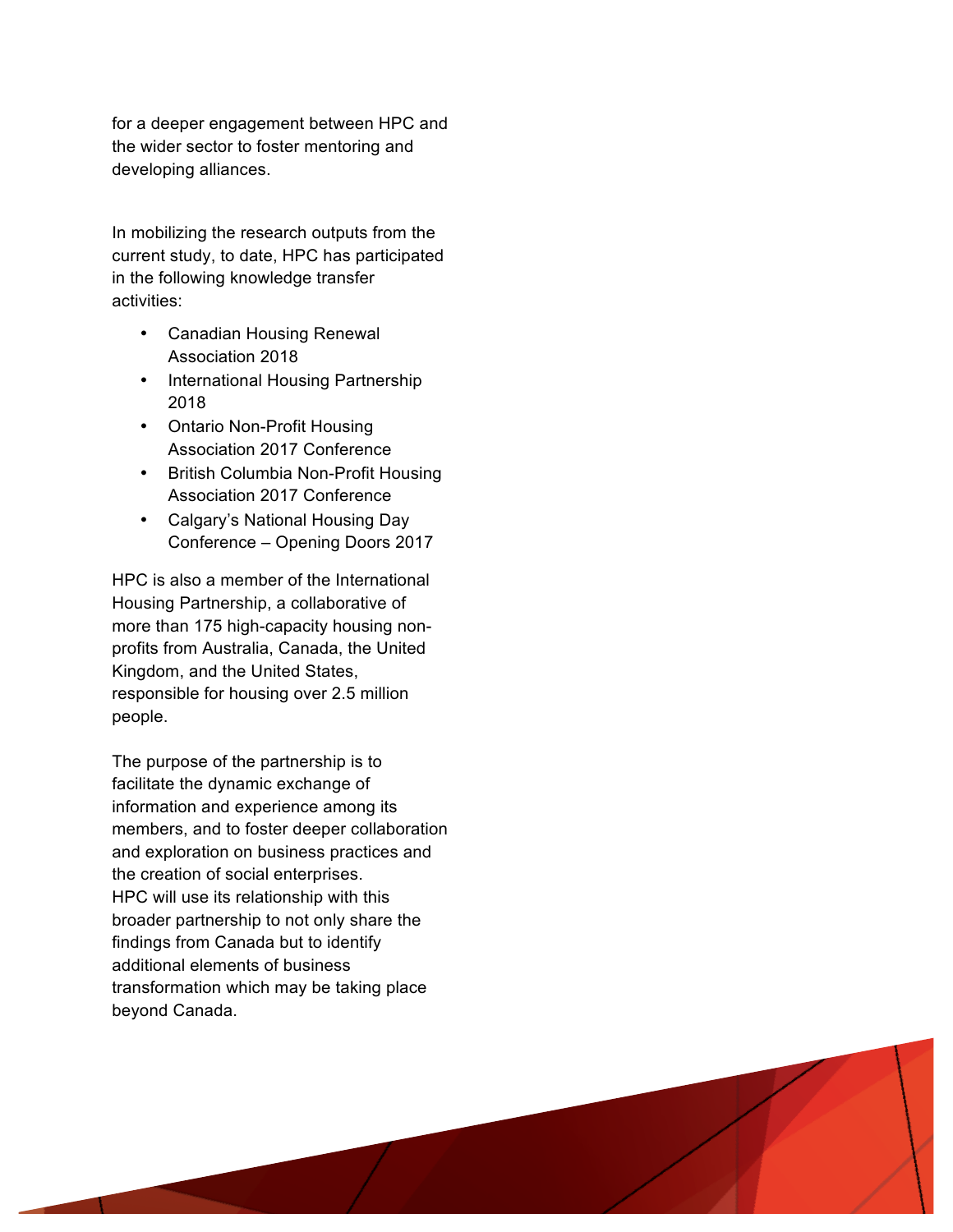### **CONCLUDING REMARKS**

The passion and commitment in Canada's non-profit community housing sector is impressive. The Business Transformation II study has demonstrated that Canada's non-profit housing sector is on a trajectory of adaptation and change. Housing organizations are transforming the ways in which they manage talent, adjust business practices and invest in organizational development, to "future proof" their businesses.

The study's findings are rich and informative, revealing emerging strategies, skillsets and core competencies to support business transformation. It has showcased what change and transformation looks like in practice and how they are achieved by different organizations. While the research aimed to demonstrate practical solutions, it also highlighted the mechanisms that can guide change; each housing organization however, will need to formulate its own change process.

For HPC the study has broadened our understanding of what underlies the collective capacity of the sector, along with a clearer vision of the adaptation and change that are transforming our business practices into the future. There is however a need to exert influence and ensure that any new policy and structural changes in the non-profit community housing sector advances the sector and promote its value and offer. To this end, HPC has prepared this implications document to highlight tangible areas for practice that can be undertaken by governments, sectors based organizations and the non-profit community housing sector to support transformation.

Housing Partnership Canada encourages sector stakeholders to review this implications document as it will help stimulate ideas for supporting business transformation. Through promoting this ongoing dialogue, the intent is this will show a strong, committed sector that is well equipped for the future and is seen as both positive and proactive by those who have interest in our work and its outcomes.